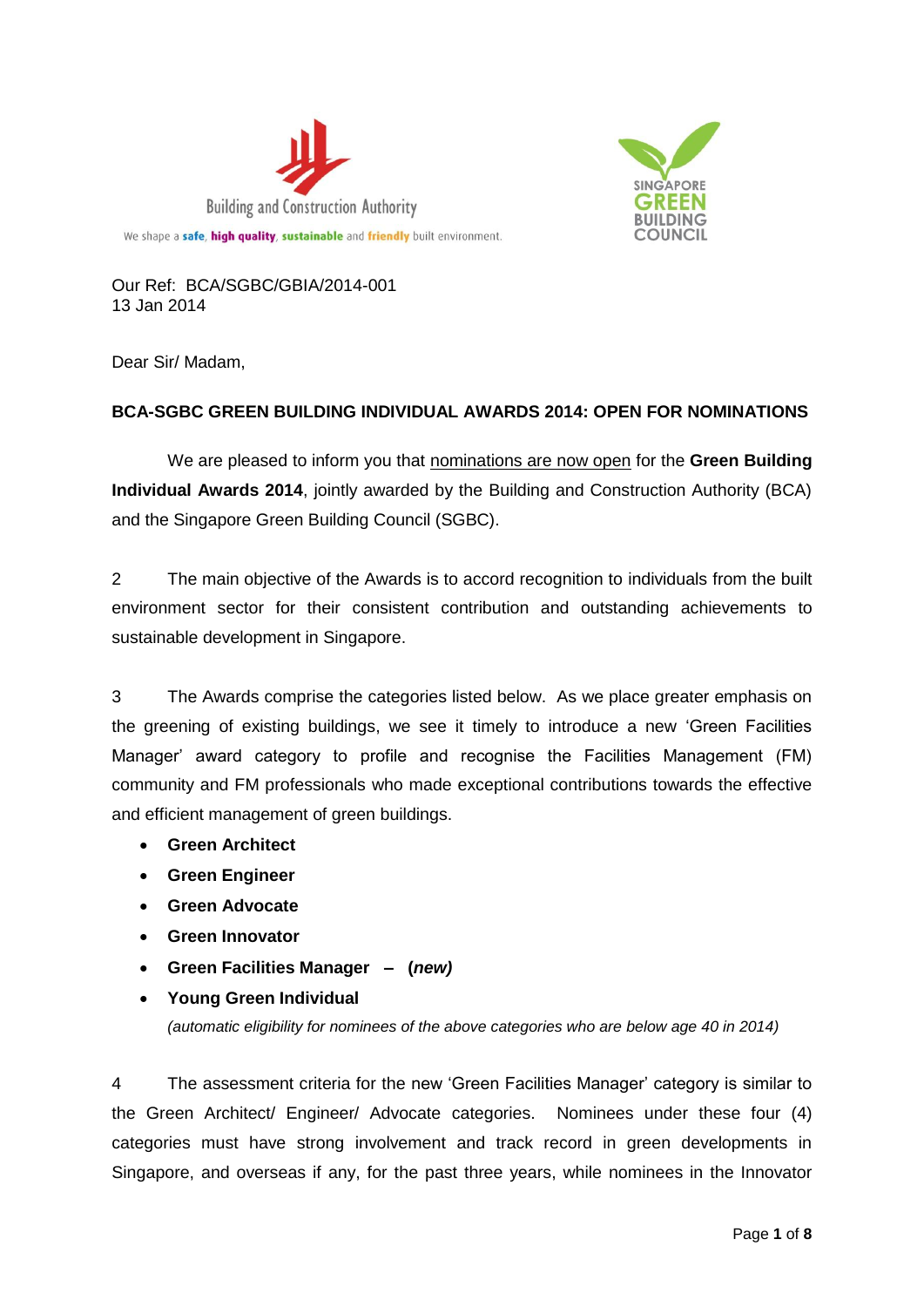category will need to show their strong involvement and track record in the area of green building R&D/ innovation at least for the past three years.

5 In addition to the above, young professionals/ practitioners who are below age 40 in Yr 2014 are automatically eligible for the 'Young Green Building Individual' award when they are nominated for the above-mentioned five (5) main categories. Nominees in this category will be cross-assessed based on their personal and professional contributions to green building development and management.

6 A commendation award will also be accorded to shortlisted nominees in recognition for their passion, contributions and continuous support to the advancement and/or management of green buildings in Singapore.

7 We cordially invite professionals and individuals who have contributed immensely in the development and management of green and sustainable buildings to participate in the Green Building Individual Awards, which will be presented at the BCA Awards Night in May 2014. The closing date for nomination is **26 Feb 2014, Wednesday**.

8 We would appreciate it if you could bring this information to the attention of your colleagues/ members and strongly encourage them to participate in the Awards. The nomination forms and further details for the Awards can be found on BCA website at [http://www.bca.gov.sg/GreenMark/gbia.html.](http://www.bca.gov.sg/GreenMark/gbia.html)

Thank you.

Yours faithfully,

TOH ENG SHYAN YVONNE SOH CO-CHAIR CO-CHAIR ORGANISING COMMITTEE ORGANISING COMMITTEE BCA-SGBC GREEN BUILDING INDIVIDUAL AWARDS 2014

DIRECTOR GREEN MARK (EXISTING BUILDINGS) TECHNOLOGY DEVELOPMENT GROUP BUILDING AND CONSTRUCTION AUTHORITY

BCA-SGBC GREEN BUILDING INDIVIDUAL AWARDS 2014

GENERAL MANAGER SINGAPORE GREEN BUILDING COUNCIL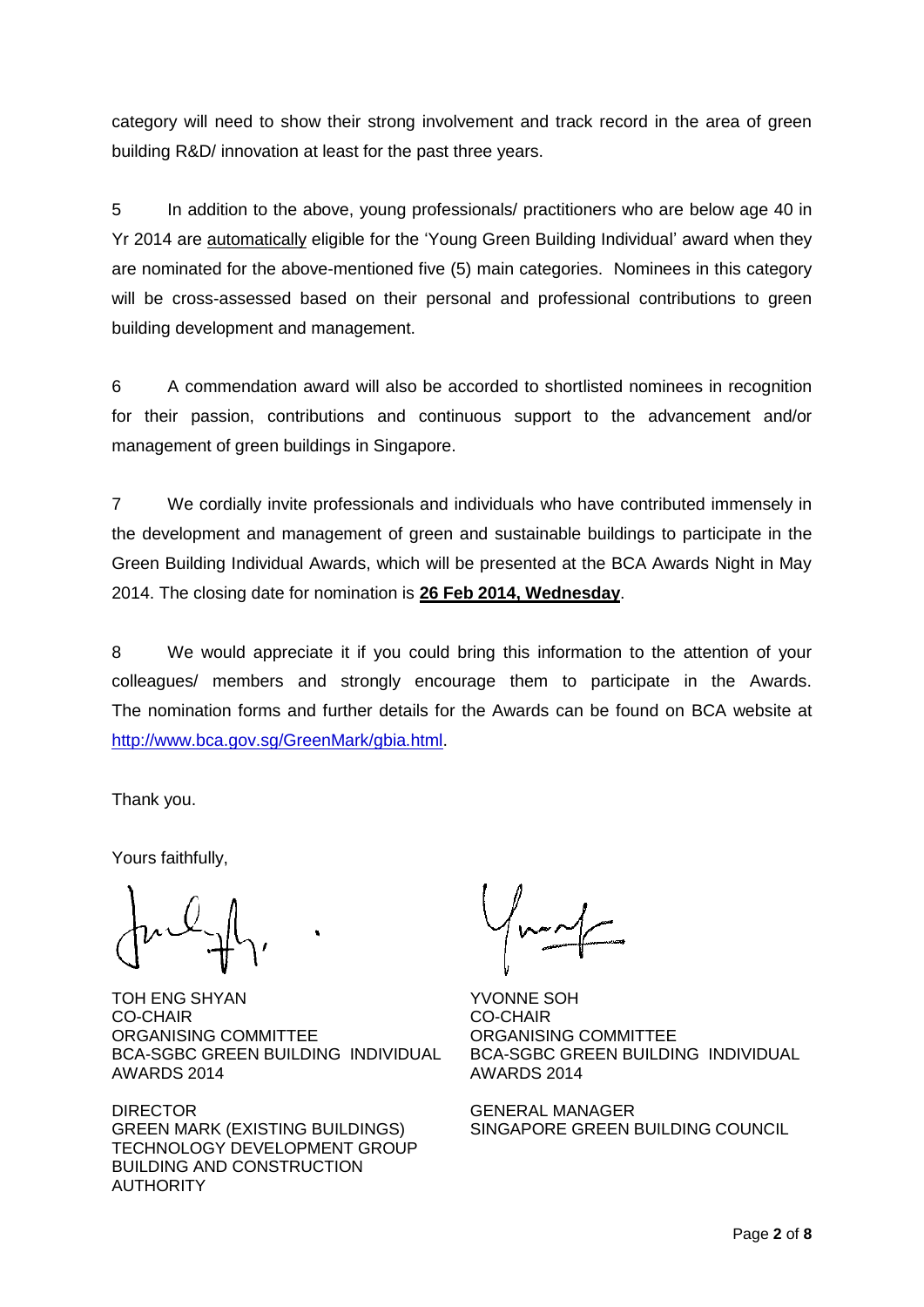## **DISTRIBUTION (via email)**

President Singapore Green Building Council (SGBC) 11 Bishan Street 21 #04-04A Singapore 573943 [enquiry@sgbc.sg](mailto:enquiry@sgbc.sg)

President Singapore Institute of Planners (SIP) 71A Kampong Bahru Road Singapore 169373 [info@sip.org.sg](mailto:info@sip.org.sg)

President Real Estate Developers' Association of Singapore (REDAS) 190 Clemenceau Avenue #07-01 Singapore Shopping Centre Singapore 239924 [enquiry@redas.com](mailto:enquiry@redas.com)

President Board of Architects (BOA) 5 Maxwell Road 1st Storey Tower Block MND Complex Singapore 069110 [boarch@singnet.com.sg](mailto:boarch@singnet.com.sg)

President Singapore Institute of Architects (SIA) 79B Neil Road Singapore 088904 [info@sia.org.sg](mailto:info@sia.org.sg)

President Professional Engineers Board, Singapore (PEB) 5 Maxwell Road #01-02 Tower Block MND Complex Singapore 069110 [registrar@peb.gov.sg](mailto:registrar@peb.gov.sg)

President Institution of Engineers, Singapore (IES) 70 Bukit Tinggi Road Singapore 289758 [iesnet@singnet.com.sg](mailto:iesnet@singnet.com.sg)

President Association of Consulting Engineers Singapore (ACES) Thomson Road Post Office PO Box 034 Singapore 915702 [secretariat@aces.org.sg](mailto:secretariat@aces.org.sg)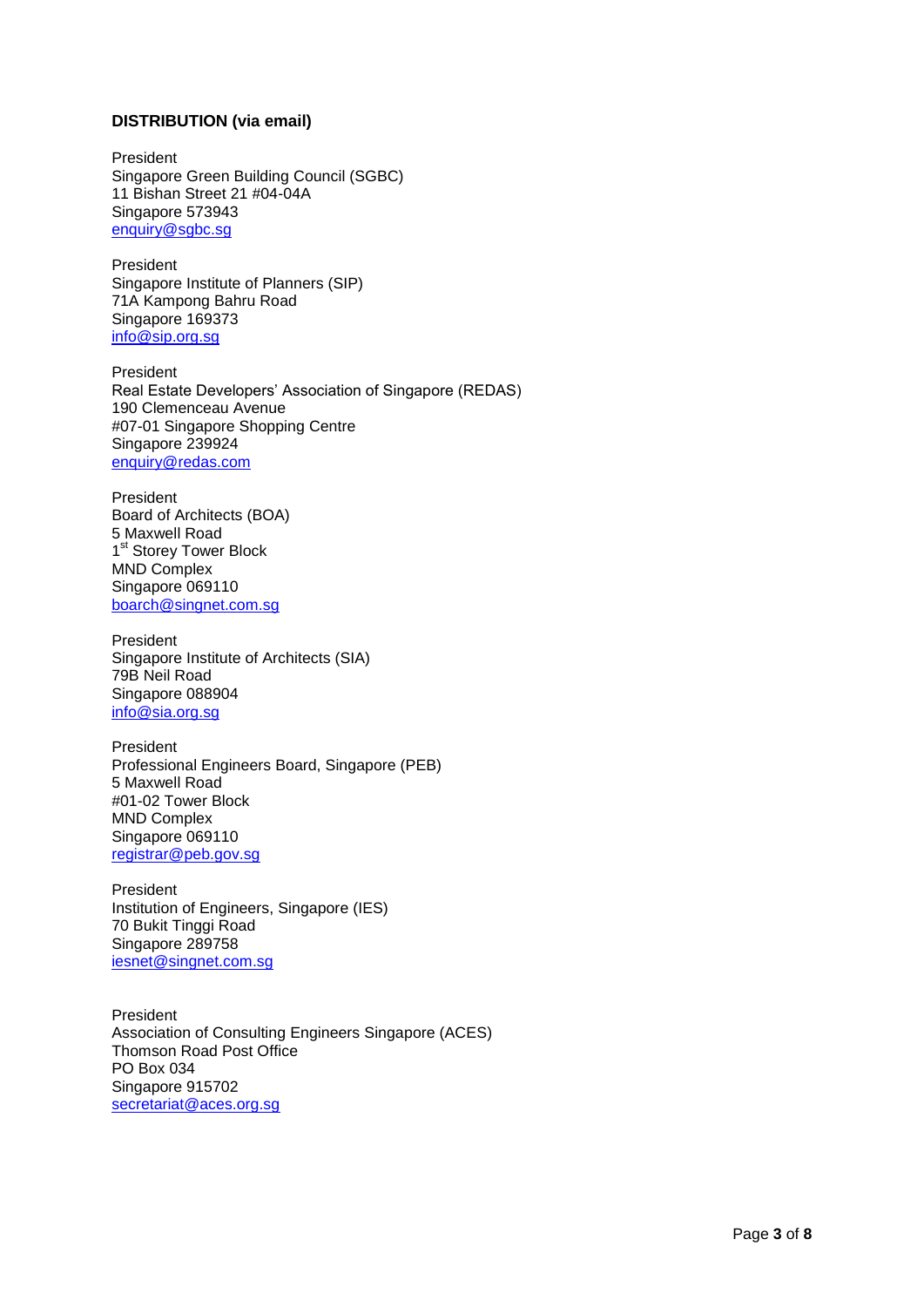President Singapore Contractors Association Limited (SCAL) 1 Bukit Merah Lane 2 Construction House Singapore 159760 [enquiry@scal.com.sg](mailto:enquiry@scal.com.sg)

President Singapore Lift & Escalator Contractors & Manufacturers Association (SLECMA) 5 Shenton Way #11-01 UIC Building Singapore 068808 [bstan@ctlclaw.com](mailto:bstan@ctlclaw.com)

President Singapore Structural Steel Society (SSSS) 1 Liang Seah Street #02-12 Liang Seah Place Singapore 189022 [allison8@singnet.com.sg/](mailto:allison8@singnet.com.sg) [secretariat@ssss.org.sg](mailto:secretariat@ssss.org.sg) 

President The Tunnelling and Underground Construction Society Singapore (TUCSS) c/o CMA International Consultants Pte Ltd 1 Liang Seah Street #02-12 Liang Seah Place Singapore 189022 info@tucss.org.sg

President Singapore Institute of Building Limited (SIBL) 70 Palmer Road #03-09C Palmer House Singapore 079427 [josephine@sib.com.sg](mailto:josephine@sib.com.sg)

President Singapore Institute of Surveyors & Valuers (SISV) 110 Middle Road #09-00 Chiat Hong Building Singapore 188968 [sisv.info@sisv.org.sg](mailto:sisv.info@sisv.org.sg)

President Society of Project Management (SPM) MacPherson Road P.O. Box 1083 Singapore 913412 [sprojm@yahoo.com](mailto:sprojm@yahoo.com)

President Association of Property & Facility Managers (APFM) 20 Maxwell Road #10-09B Maxwell House Singapore 069113 [apfm@pacific.net.sg](mailto:apfm@pacific.net.sg)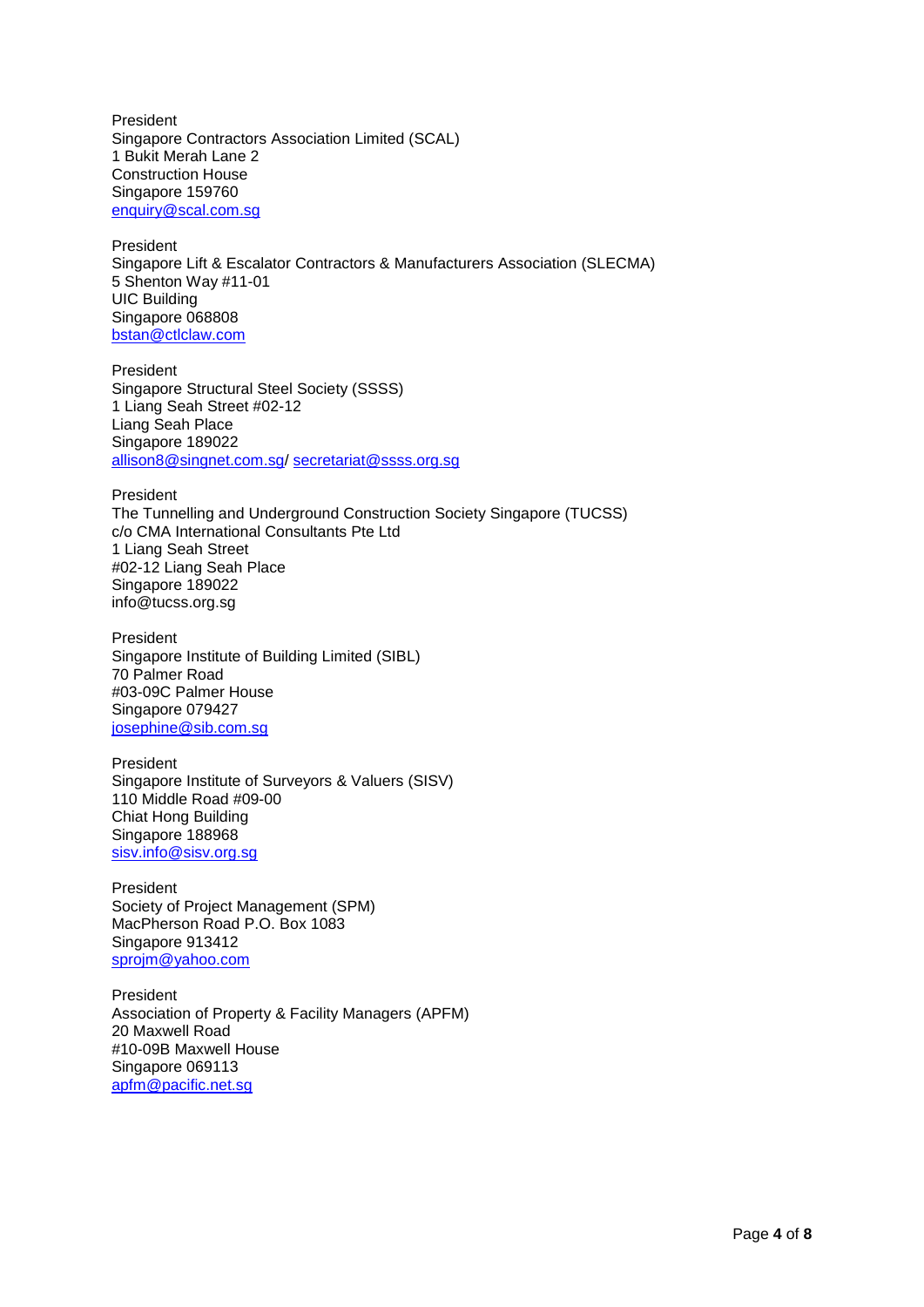President International Facility Management Association (IFMA) (Singapore) c/o Hong Kong Land (Singapore) 1 Raffles Link # 02-01, North Lobby Singapore 039393 [ifma@ifmasingapore.org.sg](mailto:ifma@ifmasingapore.org.sg)

President Institution of Facilities Management (IFM) Kent Ridge Post Office Yusof Ishak House (NUS) Kent Ridge PO Box 1058 Singapore 119260 [bekkh@singnet.com.sg](mailto:bekkh@singnet.com.sg)

President Association of Management Corporations in Singapore (AMCIS) 115A Commonwealth Drive #01-03 Singapore 149596 [mcst\\_help@amcis.org.sg](mailto:mcst_help@amcis.org.sg)

President Singapore Hotel Association (SHA) 17 Cantonment Road Singapore 089740 [secretariat@sha.org.sg](mailto:secretariat@sha.org.sg)

Chairman The Association of Shopping Centres (Singapore) 91 Tanglin Road #03-01 Tanglin Place Singapore 247918 [info@orchardroad.sg](mailto:info@orchardroad.sg)

Chairman Sustainable Energy Association of Singapore (SEAS) 1 Cleantech Loop #02-16 Cleantech One Singapore 637141 [info@seas.org.sg](mailto:info@seas.org.sg)

Chief Planner & Deputy Chief Executive Officer Urban Redevelopment Authority (URA) 45 Maxwell Road The URA Centre Singapore 069118 [lim\\_eng\\_hwee@ura.gov.sg](mailto:lim_eng_hwee@ura.gov.sg)

Deputy Chief Executive Officer (Building) Housing & Development Board (HDB) 480 Lorong 6 Toa Payoh HDB Hub Singapore 310480 [sck2@hdb.gov.sg](mailto:sck2@hdb.gov.sg)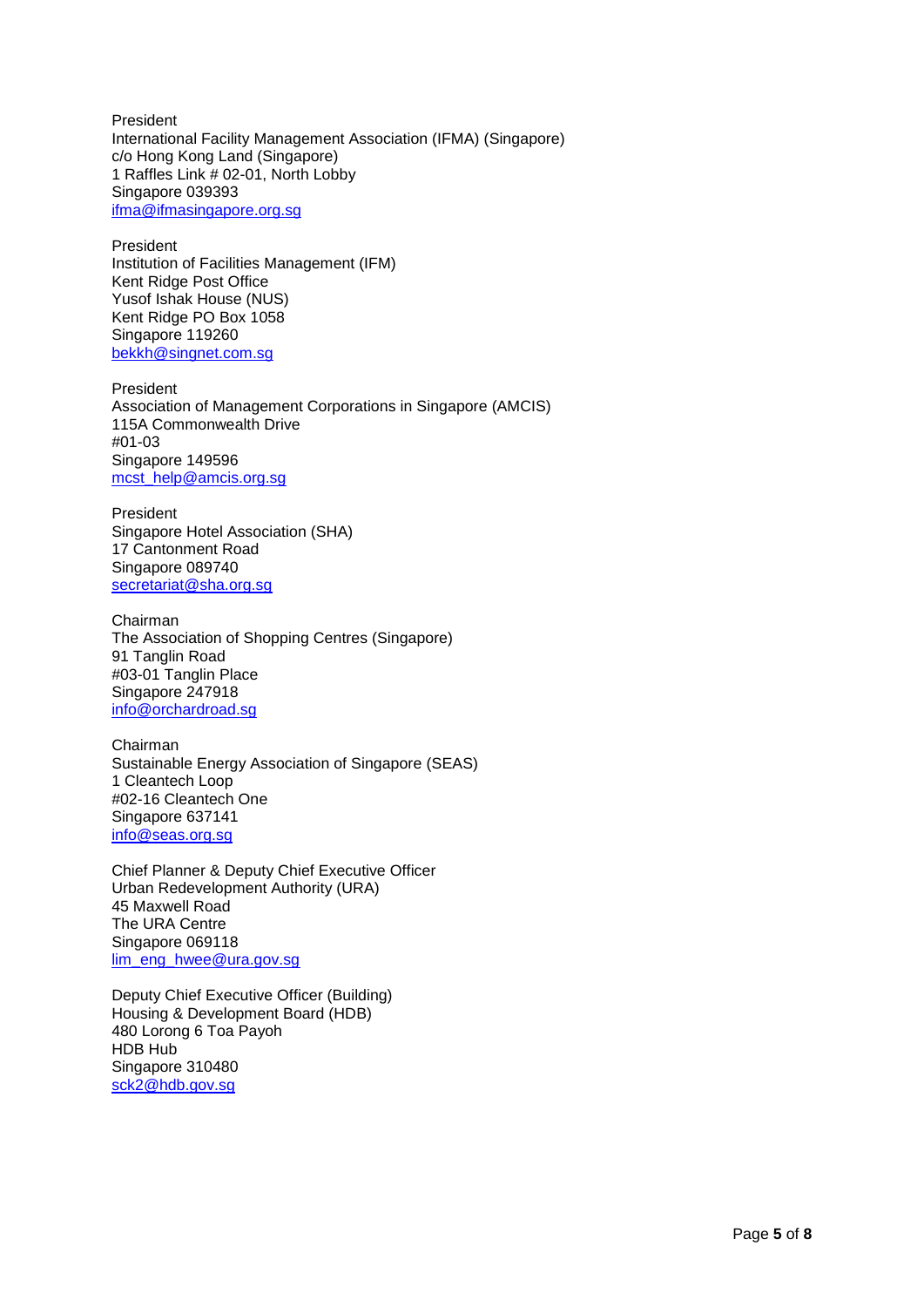Deputy Chief Executive Infrastructure & Development Land Transport Authority (LTA) 1 Hamphire Road Block 8 Level Singapore 219428 [chong\\_kheng\\_chua@lta.gov.sg](mailto:chong_kheng_chua@lta.gov.sg)

Director -General Environmental Protection Division National Environment Agency Environment Building 40 Scotts Road #13 -00 Singapore 228231 koh kim hock@nea.gov.sg

Assistant Chief Executive Officer Park Management & Lifestyle Cluster National Parks Board Headquarters, Singapore Botanic Gardens 1 Cluny Road Singapore 259569 [kong\\_yit\\_san@nparks.gov.sg](mailto:kong_yit_san@nparks.gov.sg)

**Director** Engineering Planning Division Technical & Professional Services Group JTC Corporation (JTC) 8 Jurong Town Hall Road The JTC Summit Singapore 609434 [chwee.koh@jtc.gov.sg](mailto:chwee.koh@jtc.gov.sg)

Deputy Director Project Management and Contracts Division JTC Corporation (JTC) 8 Jurong Town Hall Road The JTC Summit Singapore 609434 [tiongyong.teo@jtc.gov.sg](mailto:tiongyong.teo@jtc.gov.sg)

Director (Building & Estates Management) People's Association (PA) 9 King George's Avenue Singapore 208581 [foo\\_soon\\_leng@pa.gov.sg](mailto:foo_soon_leng@pa.gov.sg)

**Director** Best Sourcing Department Public Utilities Board (PUB) 40 Scotts Road #18 -01 Environment Building Singapore 228231 [koh\\_boon\\_aik@pub.gov.sg](mailto:koh_boon_aik@pub.gov.sg)

Chief(Sports Facilities) Singapore Sports Council (SSC) 230 Stadium Boulevard Singapore 397799 [kenneth\\_hui@ssc.gov.sg](mailto:kenneth_hui@ssc.gov.sg)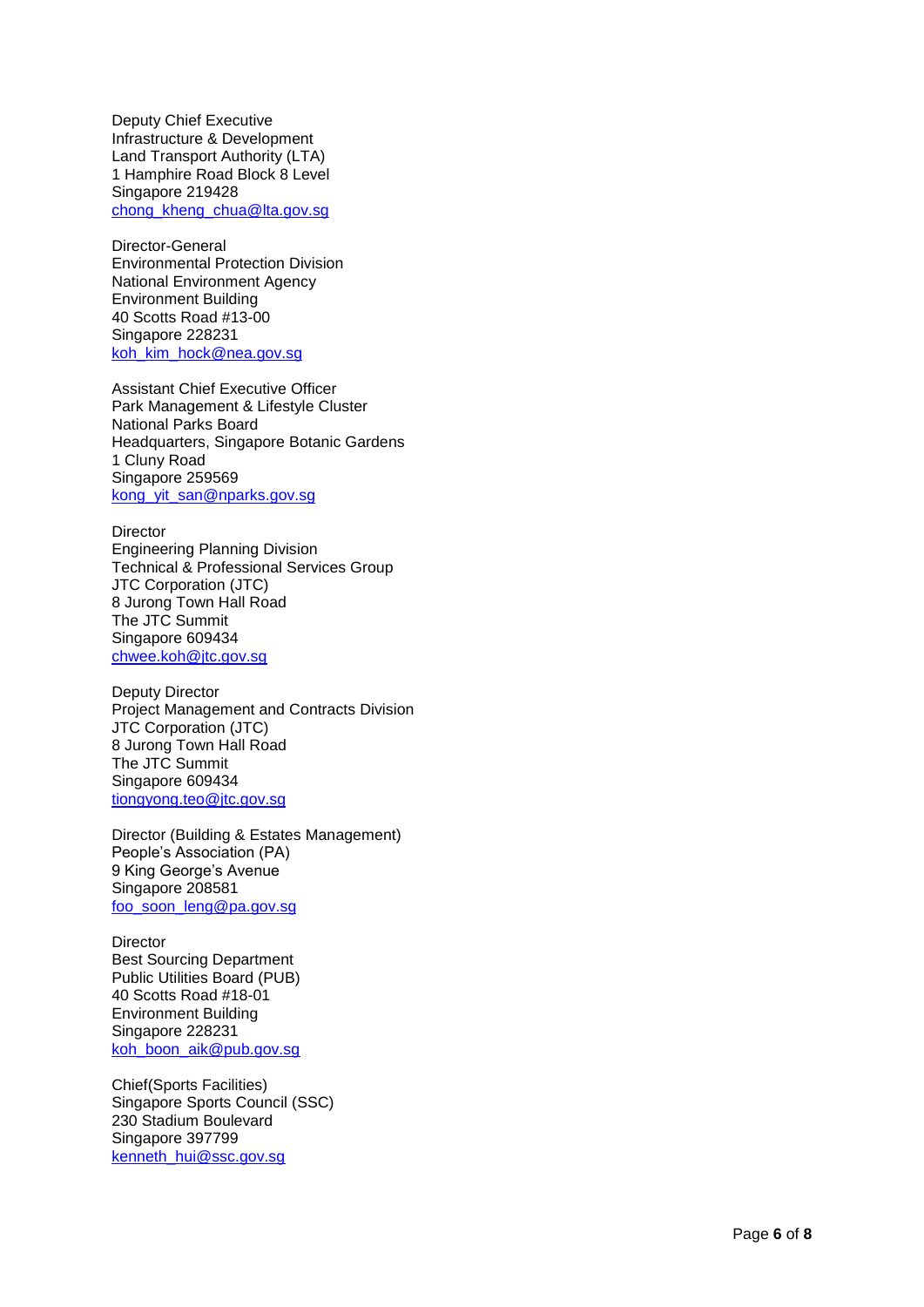Deputy Director Project Development and Management Branch Ministry of Education (MOE) 1 North Buona Vista Drive Office Tower Level 9 Singapore 138675 [eng\\_wee\\_tong@moe.gov.sg](mailto:eng_wee_tong@moe.gov.sg)

**Director** Nanyang Technological University (NTU) Research Support Office 76 Nanyang Drive<br>Basement 4, Block N2.1 N2.1 -B4 -01 Singapore 637331 [d-rso@ntu.edu.sg](mailto:d-rso@ntu.edu.sg)

Dean Nanyang Technological University (NTU) College of Engineering<br>70 Nanvang Drive Basement 1, Block N1.3 SINGAPORE 637457 [d-coe@ntu.edu.sg](mailto:d-coe@ntu.edu.sg)

Deputy President (Research & Technology ) National University of Singapore (NUS) Office of the Deputy President (Research & Technology ) 21 Lower Kent Ridge Road University Hall Lee Kong Chian Wing #UHL -05 -02 Singapore 119007 [bchbh@nus.edu.sg](mailto:bchbh@nus.edu.sg)

Dean National University of Singapore (NUS) Dean's Office Faculty of Engineering 9 Engineering Drive 1 Block EA #07 -26 Singapore 117576 [engdean@nus.edu.sg](mailto:engdean@nus.edu.sg)

Dean National University of Singapore (NUS) Dean's Office School of Design and Environment 4 Architecture Drive Singapore 117566 [sdedean@nus.edu.sg](mailto:sdedean@nus.edu.sg)

Provost Singapore University of Technology & Design (SUTD) Provost's Office 20 Dover Drive Singapore 138682 [towchong@sutd.edu.sg](mailto:towchong@sutd.edu.sg)